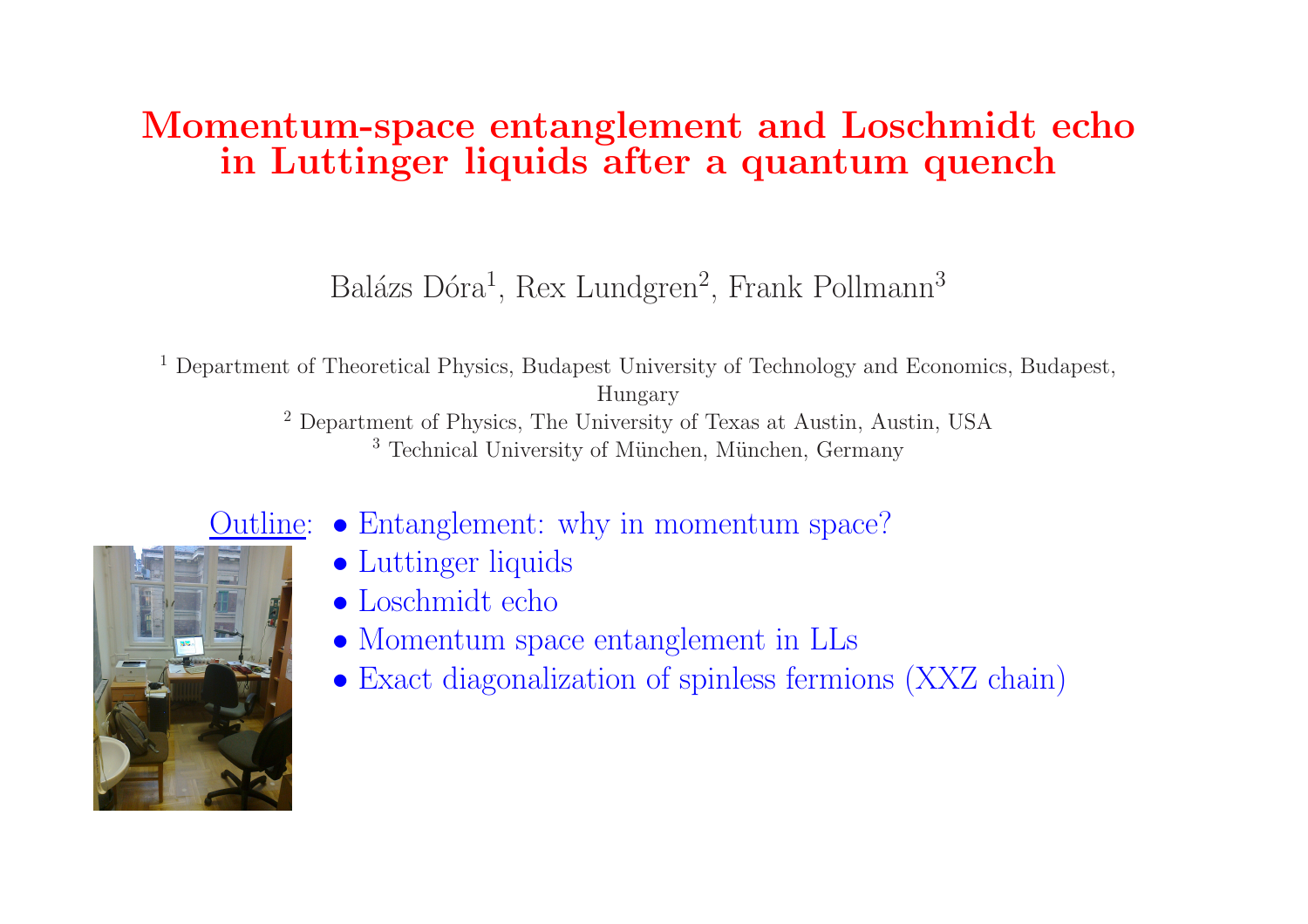### Entanglement

Wavefunction:  $|\Psi\rangle \longrightarrow$  density matrix:  $\rho = |\Psi\rangle \langle \Psi|$ .

Tracing out B: reduced density matrix  $\rho_A = Tr_B \rho \sim \exp(-H_E)$  entanglement Hamiltonian

entangled state: reduced density matrix does not follow from wavefunction

Universal quantities: entanglement entropy  $S = -\text{Tr}\rho_A \ln(\rho_A)$ , diagnoses critical points

Entanglement spectrum from  $H_E$ : probably not universal

1D critical systems, spatial partitioning:  $S = \frac{c}{3} \ln(L)$  in equilibrium (area law) and ∼ t after a quench

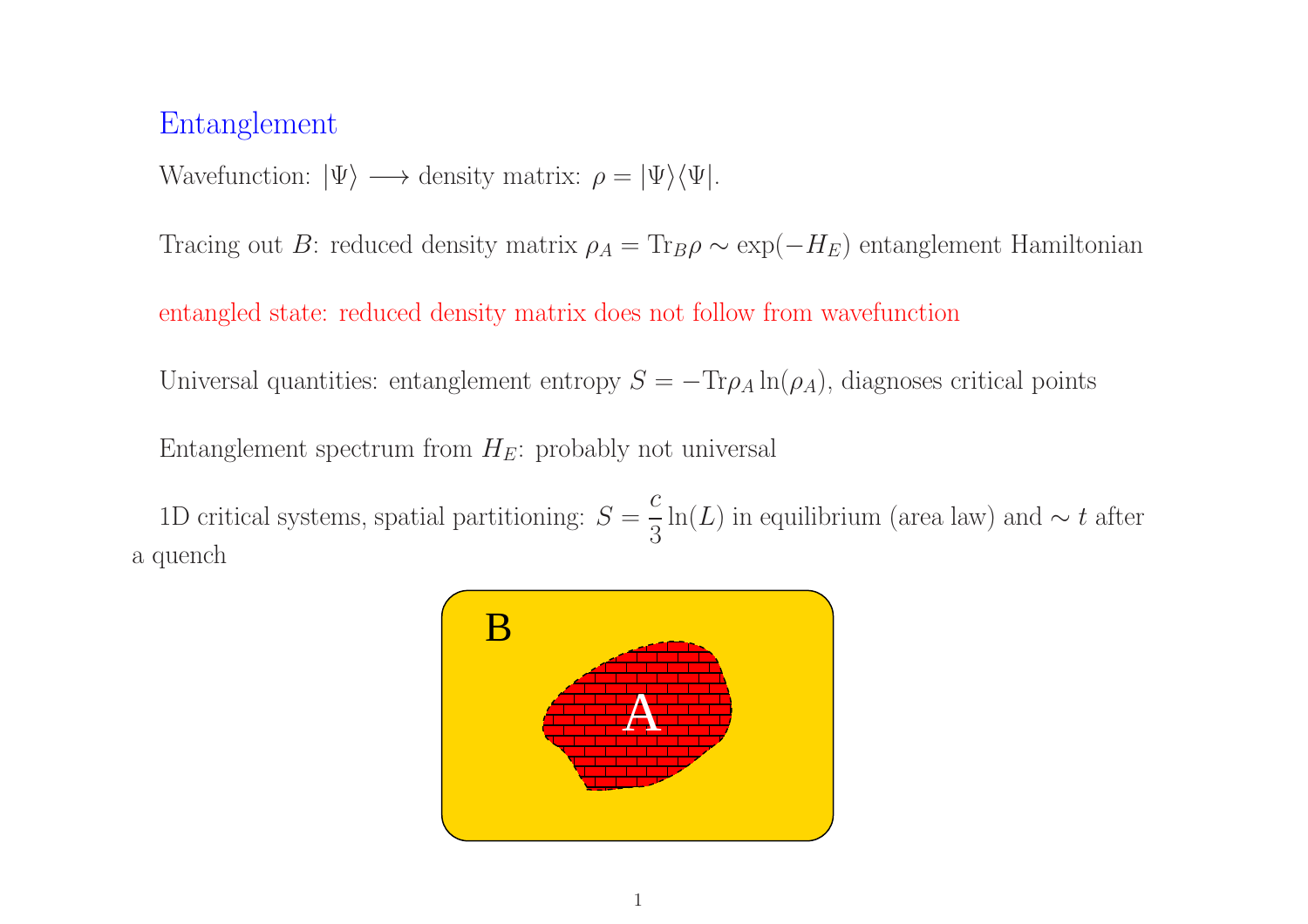## Momentum space entanglement

Many instabilities occur in momentum space rather than in real space:

• Cooper pairs: particles with opposite momentum, superconductivity



- Superfluid Bose systems: particles with opposite momentum, sound
- Density waves: electron-hole pairs with <sup>a</sup> finite wavevector difference
- Luttinger liquids: coupling right- and left-moving fermions together

A momentum-space partition offers <sup>a</sup> unique perspective on the structure of many-particle wavefunctions!

Disentangles quantumness and correlations.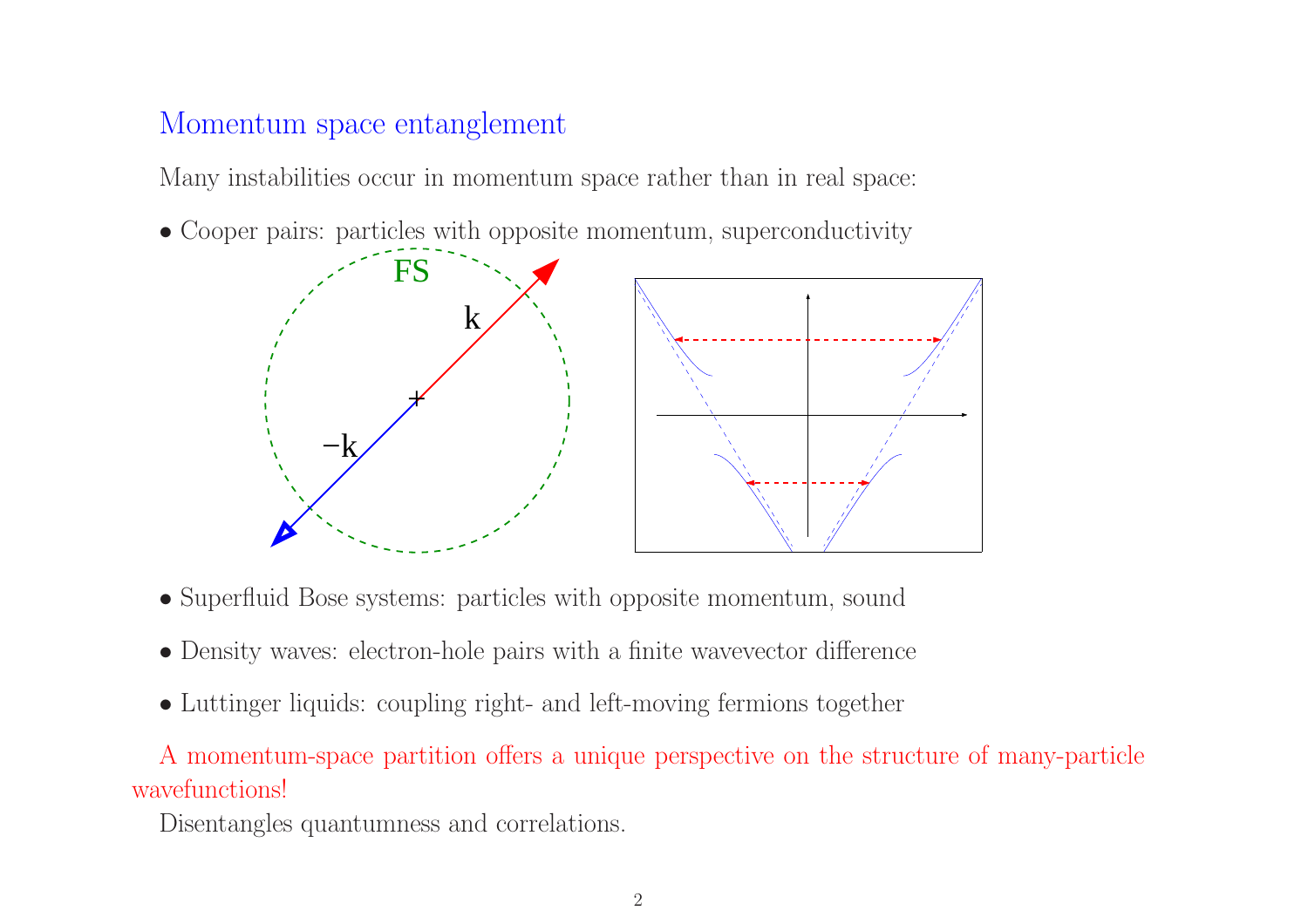## Luttinger liquid in equilibrium

Interacting 1D electron gas: metallic or gapped, Fermi liquid picture breaks down.

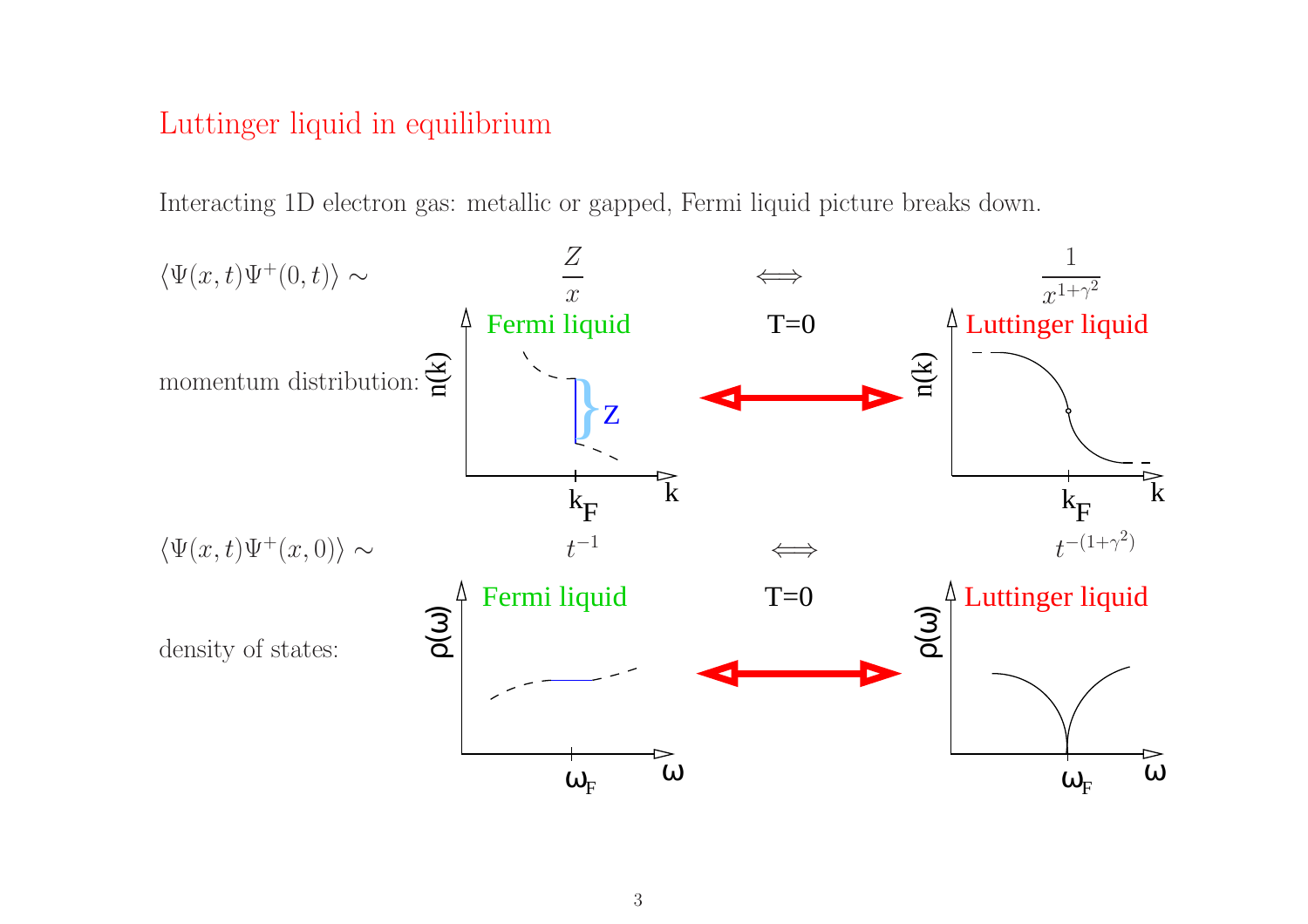#### Loschmidt echo

 $\mathcal{L}(t) \equiv |\langle \Psi_0(t)|\Psi(t)\rangle|^2 = |\langle \Psi_0|U_2^+(t)U_1(t)|\Psi_0\rangle|^2$ 

• measures the "distance" between two quantum states, characterizes non-equilibrium time evolution,



- contains all higher moments of energy, work statistics,  $P(W)$ ,
- measures how small changes during <sup>a</sup> time evolution cause decoherence and are detrimental for quantum information processing and storage, NMR.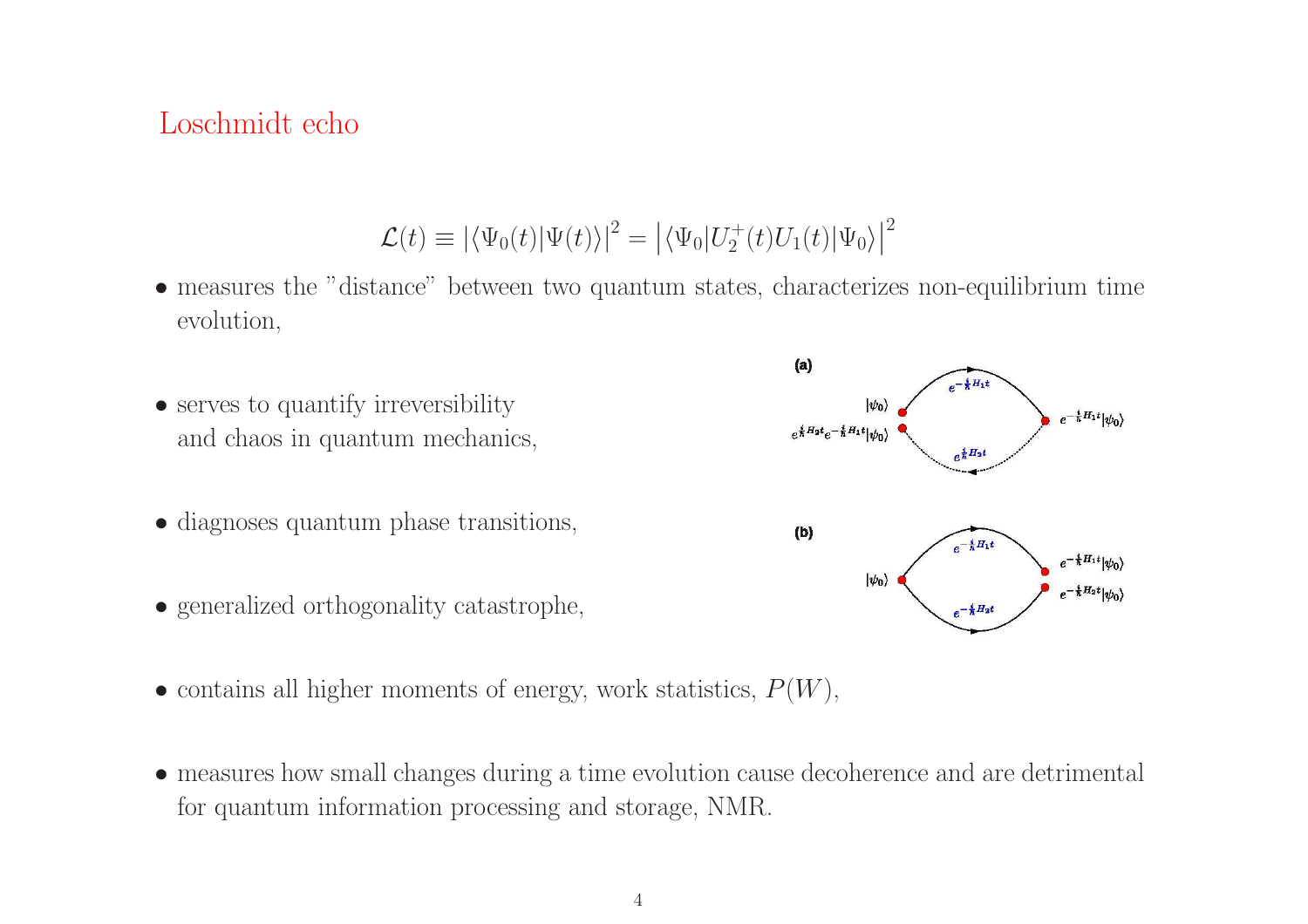#### Momentum space entanglement spectrum

The largest eigenvalue of  $\rho_A$  (single copy (or  $n = \infty$  Rényi) entropy):

 $P_{max} = \left| \langle \Psi_0 | \Psi(t) \rangle \right|^2$ ,

identical to Loschmidt echo and related to work statistics!

Numerics (PBC,  $N = 10, 14...26$ ):

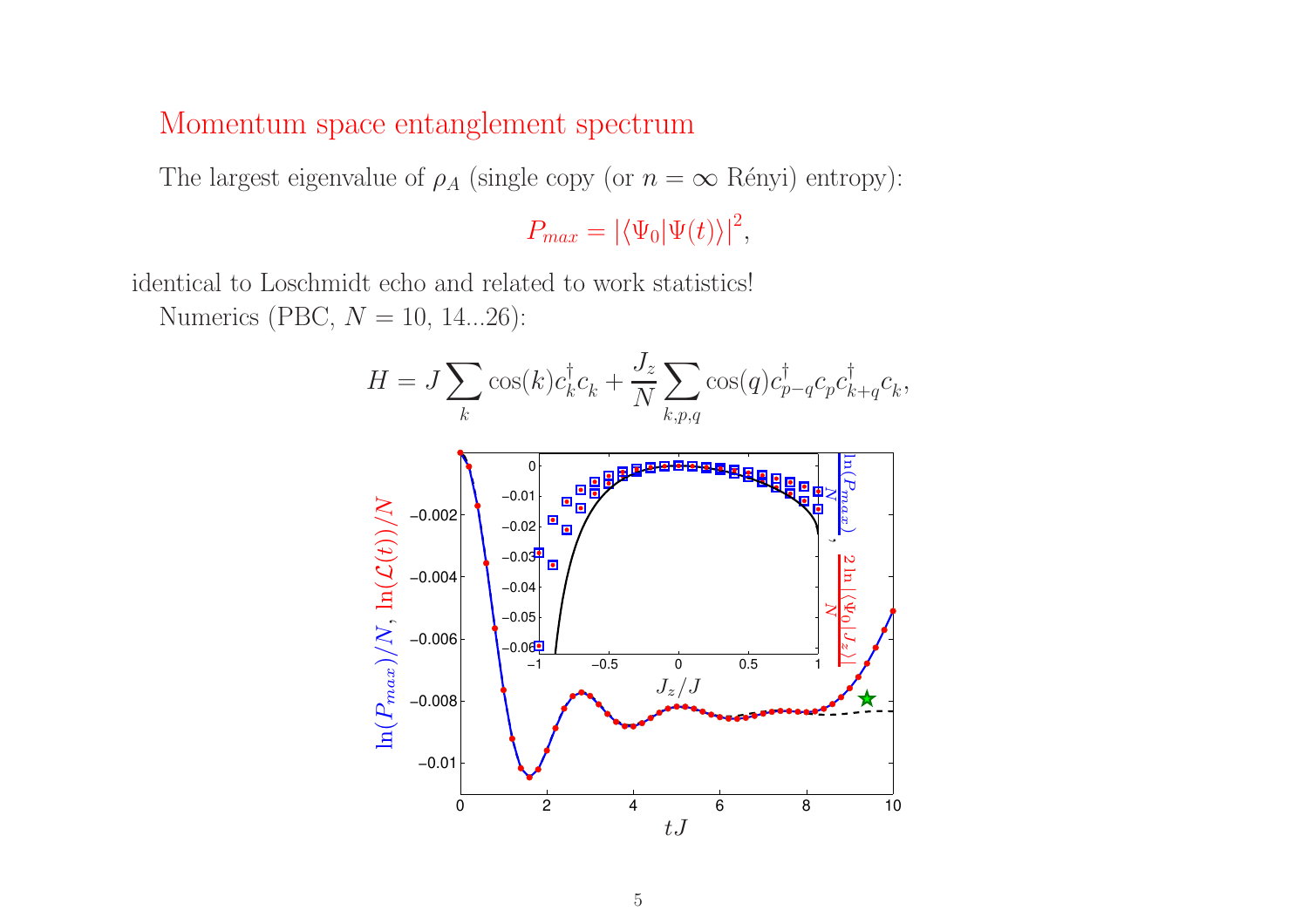Momentum space entanglement entropy and gap



 $g(q)$  $ω(-q)$  $\omega(q)$ 

ω